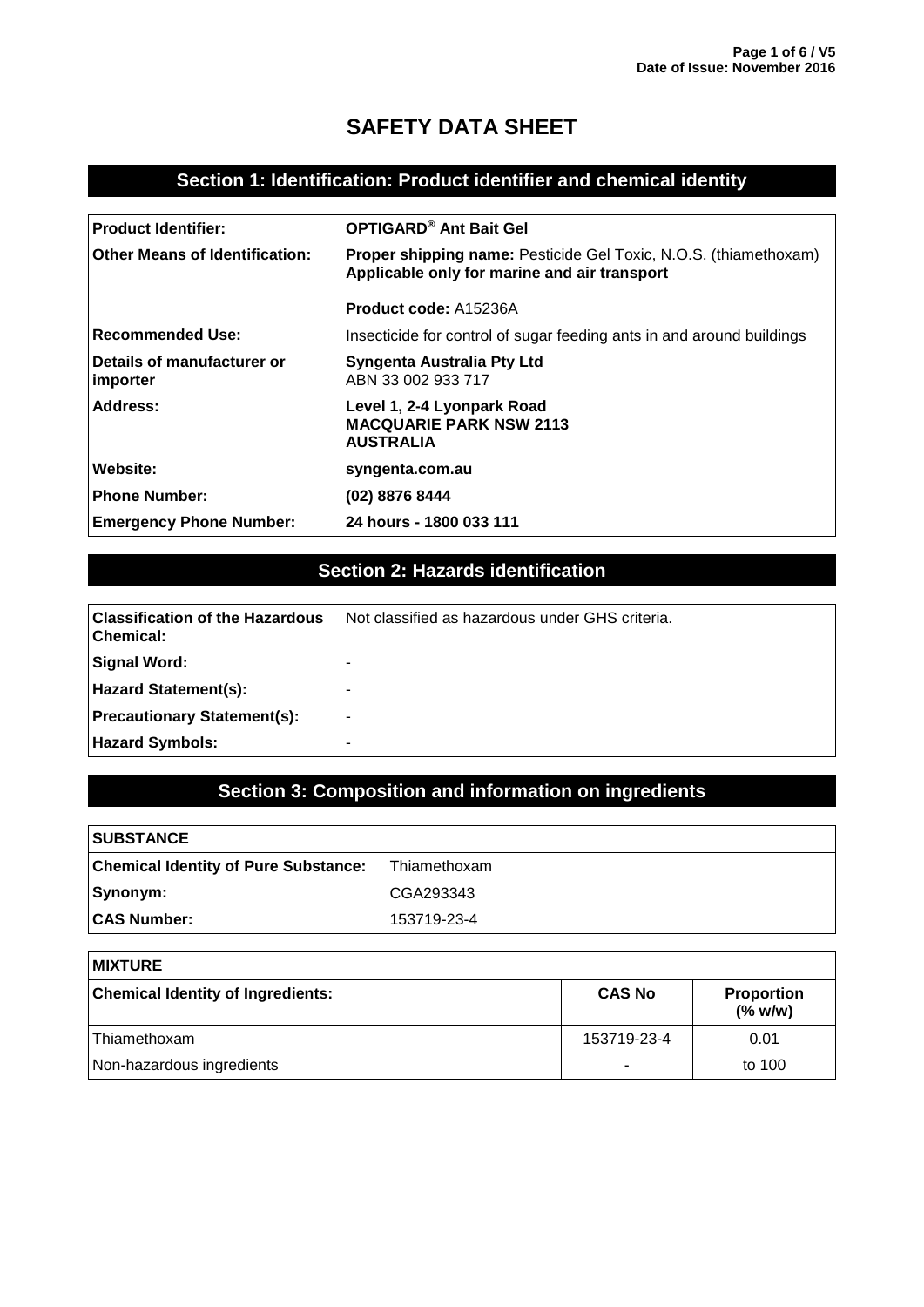#### **Section 4: First aid measures**

| <b>Description of Necessary</b><br><b>First Aid Measures:</b> | In case of poisoning by any exposure route contact a doctor or Poisons<br>Information Centre on 131 126.<br>Have the product label or SDS with you when calling or going for treatment.                              |                                                                                                                                                                                                              |  |
|---------------------------------------------------------------|----------------------------------------------------------------------------------------------------------------------------------------------------------------------------------------------------------------------|--------------------------------------------------------------------------------------------------------------------------------------------------------------------------------------------------------------|--|
|                                                               | Ingestion:<br>If swallowed, seek medical advice immediately and show<br>this container or label.<br>DO NOT induce vomiting.                                                                                          |                                                                                                                                                                                                              |  |
|                                                               | Eye contact:<br>Rinse immediately with plenty of water, also under the<br>eyelids, for at least 15 minutes. Remove contact lenses.<br>Immediate medical attention is required.                                       |                                                                                                                                                                                                              |  |
|                                                               | <b>Skin contact:</b><br>Take off all contaminated clothing immediately. Wash off<br>immediately with plenty of water.<br>If skin irritation persists, call a physician.<br>Wash contaminated clothing before re-use. |                                                                                                                                                                                                              |  |
|                                                               | Inhalation:                                                                                                                                                                                                          | Move the victim to fresh air. If breathing is irregular or<br>stopped, administer artificial respiration. Keep patient<br>warm and at rest.<br>Call a physician or Poison Information Centre<br>immediately. |  |
| <b>Symptoms Caused by</b><br><b>Exposure:</b>                 | Poisoning symptoms in laboratory animals were non-specific.                                                                                                                                                          |                                                                                                                                                                                                              |  |
| <b>Medical Attention and</b><br><b>Special Treatment:</b>     | There is no specific antidote available. Treat symptomatically.                                                                                                                                                      |                                                                                                                                                                                                              |  |

# **Section 5: Fire fighting measures**

| <b>Suitable Extinguishing</b><br><b>Equipment:</b>                           | <b>Small fires:</b> Use water spray, alcohol-resistant foam, dry chemical or<br>carbon dioxide. DO NOT use direct jet of water.<br>Large fires: Use alcohol-resistant foam or water spray.<br>DO NOT use direct jet of water.                                                                                                       |
|------------------------------------------------------------------------------|-------------------------------------------------------------------------------------------------------------------------------------------------------------------------------------------------------------------------------------------------------------------------------------------------------------------------------------|
| <b>Chemical:</b>                                                             | Specific Hazards Arising from the This product contains combustible organic components that may burn<br>and decompose during a fire producing dense black smoke<br>containing hazardous products of combustion. Combustion products<br>are toxic and /or irritant. Exposure to decomposition products may be<br>a hazard to health. |
| <b>Special Protective Equipment</b><br>and Precautions for Fire<br>Fighters: | Wear protective clothing and self-contained breathing apparatus.<br>Do not allow run-off from fire fighting to enter drains or water courses.<br>Cool closed containers exposed to fire with water spray.                                                                                                                           |

### **Section 6: Accidental release measures**

| <b>Personal Precautions, Protective</b><br><b>Equipment and Emergency</b><br><b>Procedures:</b> | In case of spillage it is important to take all steps necessary to avoid<br>eye and skin contact                                                      |
|-------------------------------------------------------------------------------------------------|-------------------------------------------------------------------------------------------------------------------------------------------------------|
| <b>Environmental precautions:</b>                                                               | DO NOT flush into surface water or sanitary sewer system.<br>If the product contaminates rivers and lakes or drains inform<br>respective authorities. |
| <b>Methods and Materials for</b><br><b>Containment and Clean Up:</b>                            | <b>Procedure for spill</b><br>Keep all bystanders away<br>Wear full length clothing and PVC gloves<br>(2)                                             |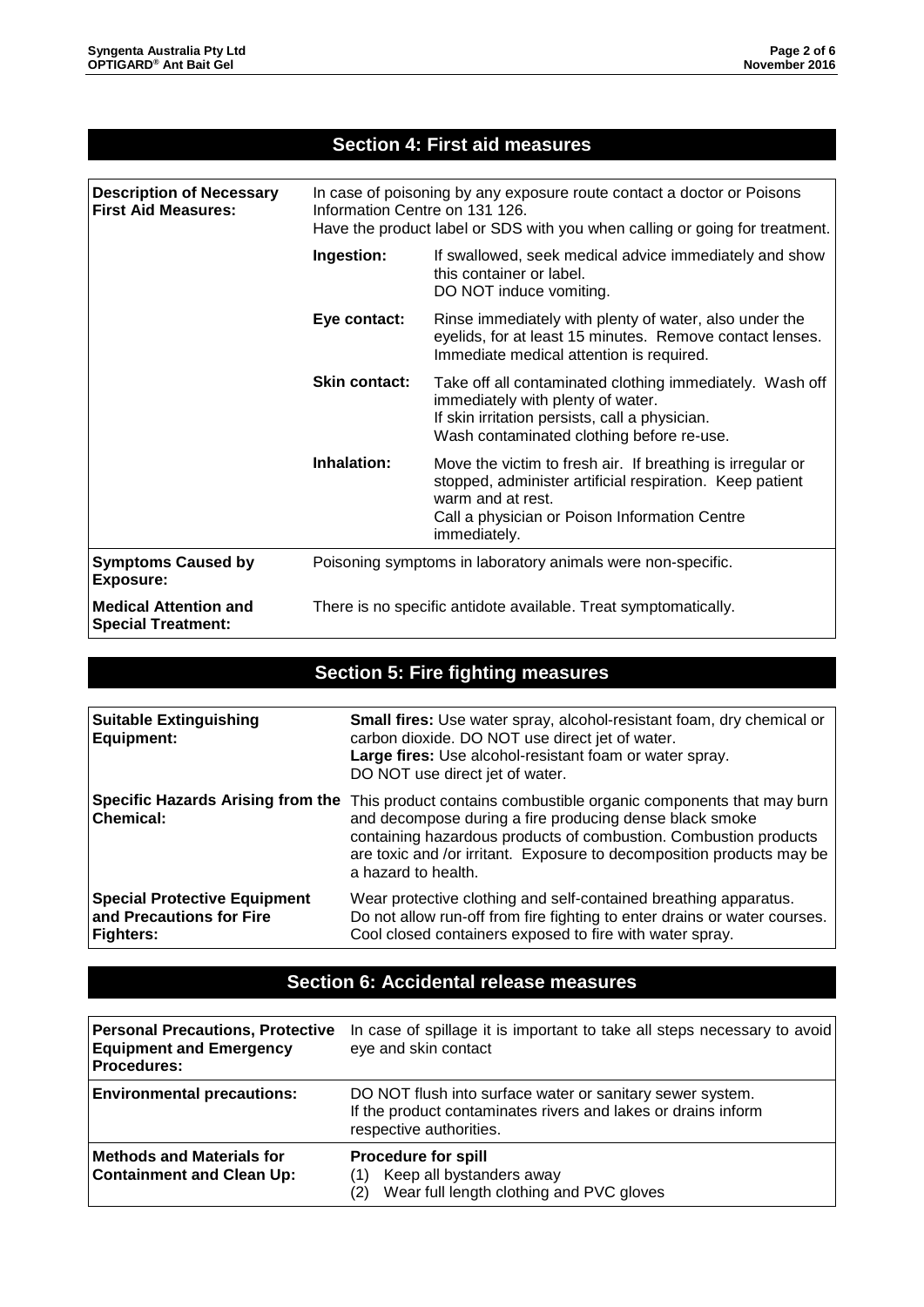| (3) | Reposition any leaking containers so as to minimise further<br>leakage                                                                                                                                           |
|-----|------------------------------------------------------------------------------------------------------------------------------------------------------------------------------------------------------------------|
| (4) | Dam and absorb spill with an absorbent material (eg sand or<br>soil)                                                                                                                                             |
| (5) | Shovel the absorbed spill into drums                                                                                                                                                                             |
| (6) | Disposal of the absorbed material will depend upon the extent of<br>the spill                                                                                                                                    |
|     | For quantities up to 50 L of product bury in a secure landfill<br>site                                                                                                                                           |
|     | • For quantities greater than 50 L seek advice from the<br>manufacturer (use emergency contact number below) before<br>attempting disposal. Contain in a secure location until<br>disposal method is established |
| (7) | Decontaminate spill area with detergent and water and rinse with<br>the smallest volume of water practicable                                                                                                     |

# **Section 7: Handling and storage**

| <b>Precautions for Safe Handling:</b>                                   | Wash hands after use                                                                                                                                                                                                                                 |
|-------------------------------------------------------------------------|------------------------------------------------------------------------------------------------------------------------------------------------------------------------------------------------------------------------------------------------------|
| <b>Conditions for Safe Storage,</b><br>Including any Incompatibilities: | Store in the closed, original container in a cool, well ventilated place<br>out of the reach of children. DO NOT store in direct sunlight. Dispose<br>of empty container by wrapping in paper, placing in plastic bag and<br>putting in the garbage. |

## **Section 8: Exposure controls and personal protection**

| ALWATO NEAD AND FOLLOW THE LABEL INSTRUCTIONS AND WARNINGS |                                                                                                                                                                                                                                                                                                                                                                                                                                                                                     |                       |            |  |
|------------------------------------------------------------|-------------------------------------------------------------------------------------------------------------------------------------------------------------------------------------------------------------------------------------------------------------------------------------------------------------------------------------------------------------------------------------------------------------------------------------------------------------------------------------|-----------------------|------------|--|
|                                                            | <b>Component</b>                                                                                                                                                                                                                                                                                                                                                                                                                                                                    | <b>Exposure limit</b> | Value type |  |
| <b>National Exposure Standards:</b>                        | No exposure standard allocated                                                                                                                                                                                                                                                                                                                                                                                                                                                      |                       |            |  |
| <b>Syngenta Exposure Standards:</b>                        | 8h TWA<br>thiamethoxam<br>3 mg/m <sup>3</sup>                                                                                                                                                                                                                                                                                                                                                                                                                                       |                       |            |  |
| <b>Biological Limit Values:</b>                            | No biological limits allocated                                                                                                                                                                                                                                                                                                                                                                                                                                                      |                       |            |  |
| <b>Engineering Controls:</b>                               | Containment and/or segregation is the most reliable technical<br>protection measure if exposure cannot be eliminated.<br>The extent of these protection measures depends on the actual risks<br>in use.<br>If airborne mists or vapours are generated, use local exhaust<br>ventilation controls.<br>Assess exposure and use any additional measures to keep airborne<br>levels below any relevant exposure limit.<br>Where necessary, seek additional occupational hygiene advice. |                       |            |  |
| <b>Personal Protective Equipment:</b>                      | Wash hands after use                                                                                                                                                                                                                                                                                                                                                                                                                                                                |                       |            |  |

#### **ALWAYS READ AND FOLLOW THE LABEL INSTRUCTIONS AND WARNINGS**

# **Section 9: Physical and chemical properties**

| Appearance:             | Clear, colourless gel                              | <b>Boiling Point/Range:</b>    | Not available                               |
|-------------------------|----------------------------------------------------|--------------------------------|---------------------------------------------|
| Odour:                  | Odourless                                          | <b>Freezing/Melting Point:</b> | Not applicable                              |
| pH:                     | 6.6 at 1% w/v (25 $^{\circ}$ C)                    | Solubility in water:           | 4.1 g/L at $25^{\circ}$ C<br>(thiamethoxam) |
| <b>Vapour Pressure:</b> | $2.66 \times 10^{-9}$ Pa at 20°C<br>(thiamethoxam) | <b>Density:</b>                | 1.263 g/cm <sup>3</sup> at $20^{\circ}$ C   |
| <b>Vapour Density:</b>  | Not available                                      |                                |                                             |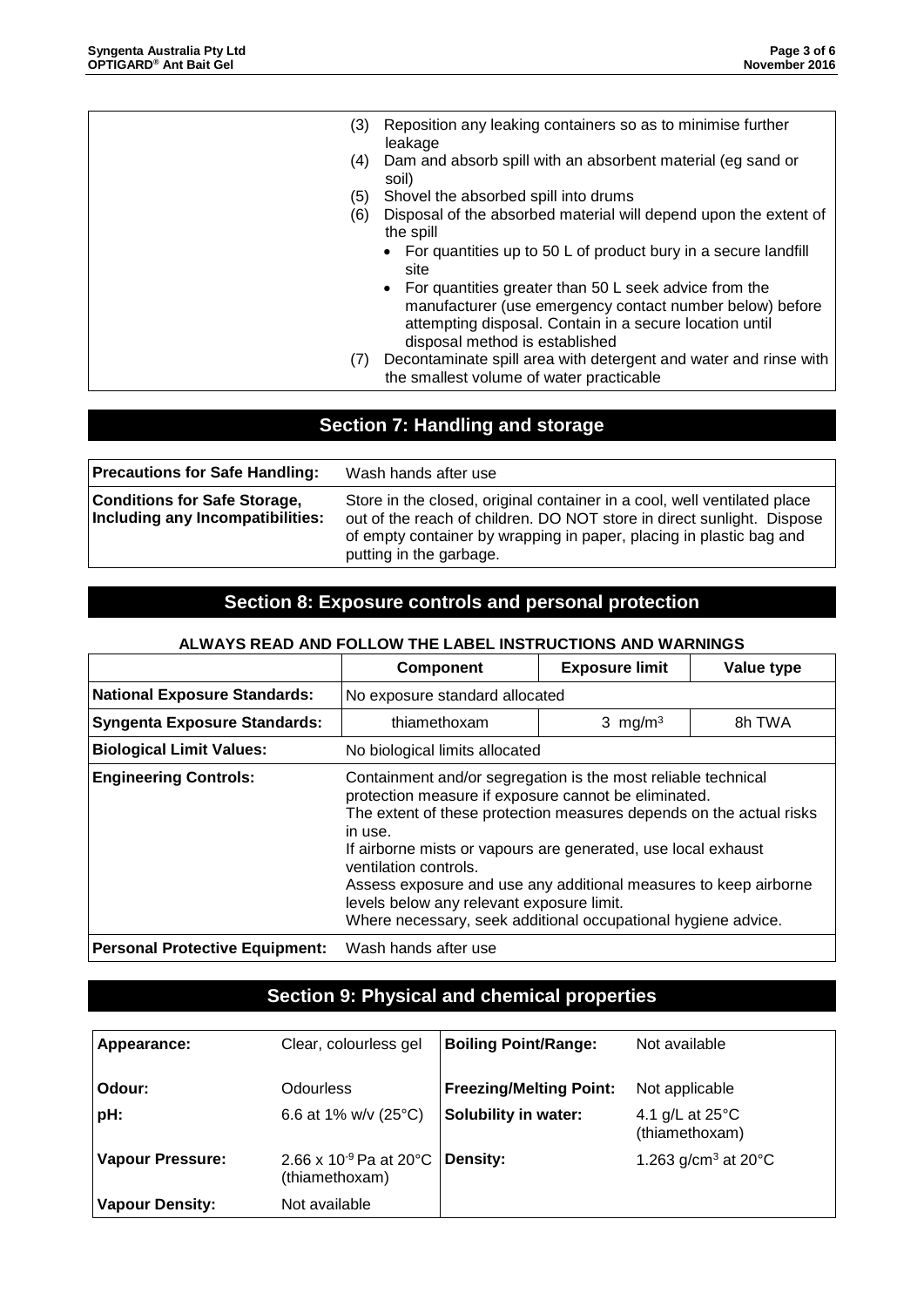| Flash Point:                            | No information available | <b>Explosive Properties:</b> | Not explosive            |
|-----------------------------------------|--------------------------|------------------------------|--------------------------|
| <b>Upper and Lower</b>                  | Not classified as a      | <b>Oxidising Properties:</b> | Not an oxidiser          |
| Flammable (Explosive)<br>Limits in Air: | flammability hazard      | <b>Combustibility:</b>       | No information available |
| Ignition Temperature:                   | No information available | Corrosiveness:               | No information available |

### **Section 10: Stability and reactivity**

| <b>Reactivity:</b>                                   | No dangerous reaction known under conditions of normal use.                    |  |  |
|------------------------------------------------------|--------------------------------------------------------------------------------|--|--|
| <b>Chemical Stability:</b>                           | Stable under normal conditions                                                 |  |  |
| <b>Possibility of Hazardous</b><br><b>Reactions:</b> | No dangerous reaction known under conditions of normal use.                    |  |  |
| <b>Conditions to Avoid:</b>                          | No decomposition if used as directed.                                          |  |  |
| Incompatible Materials:                              | None known                                                                     |  |  |
| <b>Hazardous Decomposition</b><br><b>Products:</b>   | Combustion or thermal decomposition will evolve toxic and irritant<br>vapours. |  |  |

# **Section 11: Toxicological information**

# **Health Effects from Likely Routes of Exposure:**

| Acute          | Oral toxicity:                     | <b>LOW TOXICITY</b><br>Tests on rats indicate this product has a low toxicity following single<br>doses of undiluted product.<br>$LD_{50} > 5,000$ mg/kg                |  |
|----------------|------------------------------------|-------------------------------------------------------------------------------------------------------------------------------------------------------------------------|--|
|                | <b>Dermal toxicity:</b>            | <b>LOW TOXICITY</b><br>Tests on rats indicate this product has a low toxicity following skin<br>contact with undiluted product.<br>$LD_{50} > 5,050$ mg/kg              |  |
|                | Inhalation:                        | <b>LOW TOXICITY</b><br>Tests on rats indicate this product is not harmful due to inhalation<br>active ingredient.<br>$LC_{50}$ (4h) > 3,720 mg/m <sup>3</sup> air       |  |
|                | <b>Skin irritation:</b>            | <b>NON IRRITANT</b>                                                                                                                                                     |  |
|                | Eye irritation:                    | <b>SLIGHT IRRITANT</b>                                                                                                                                                  |  |
|                | Sensitisation:                     | <b>NOT A SENSITISER</b>                                                                                                                                                 |  |
| <b>Chronic</b> | neurotoxic or reproductive effects | Thiamethoxam technical has been extensively tested on laboratory mammals and in test-<br>tube systems. No evidence was obtained of mutagenic, carcinogenic, teratogenic |  |

# **Section 12: Ecological information**

| <b>Ecotoxicity</b> | <b>Toxicity to fish:</b>                                          | <b>Practically non-toxic to fish</b><br>Oncorhynchus mykiss (rainbow trout)<br>$LC_{50}$ > 100 mg/L, 96 h |
|--------------------|-------------------------------------------------------------------|-----------------------------------------------------------------------------------------------------------|
|                    | <b>Toxicity to daphnia</b><br>and other aquatic<br>invertebrates: | <b>Practically non-toxic to Daphnia</b><br>Daphnia magna (Water flea):<br>$EC_{50} > 100$ mg/L, 48 h      |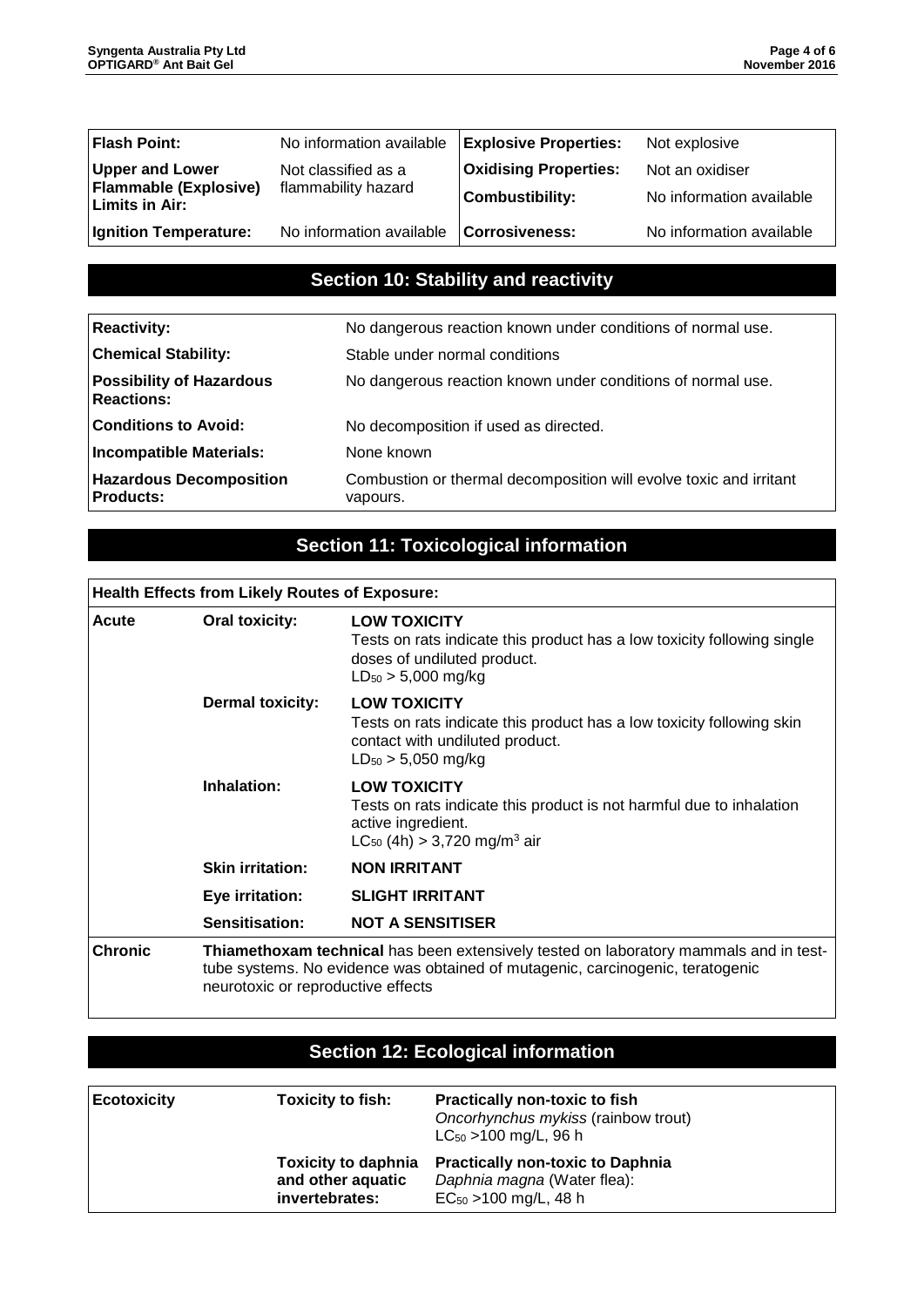|                                          | <b>Toxicity to algae:</b>                          | Practically non-toxic to algae<br>Pseudokirchneriella subcapitata (green algae):<br>$ErC50 > 100$ mg/L, 72 h |
|------------------------------------------|----------------------------------------------------|--------------------------------------------------------------------------------------------------------------|
|                                          | <b>Toxicity to soil</b><br>dwelling<br>organisms:  | <b>Practically non-toxic to earthworms</b><br>Eisenia foetida (earthworm):<br>$LC_{50}$ > 1000 mg/kg, 14 day |
| <b>Persistence and</b><br>Degradability: | Thiamethoxam is not persistent in soil and water   |                                                                                                              |
| <b>Mobility in Soil:</b>                 | Thiamethoxam has medium mobility in soil.          |                                                                                                              |
| l Bioaccumulative<br>  Potential:        | Thiamethoxam has low potential for bioaccumulation |                                                                                                              |

# **Section 13: Disposal considerations**

| Disposal Methods:                                           | Dispose of empty container by wrapping in paper, placing in plastic<br>bag and putting in the garbage |  |
|-------------------------------------------------------------|-------------------------------------------------------------------------------------------------------|--|
| <b>Special Precautions for</b><br>Incineration or Landfill: | Not applicable                                                                                        |  |

# **Section 14: Transport information**

| <b>LAND TRANSPORT</b><br>ADG.      | Not a dangerous good in Australia |                                                |                |
|------------------------------------|-----------------------------------|------------------------------------------------|----------------|
| <b>UN Number:</b>                  | None allocated                    | <b>Packing Group:</b>                          | None allocated |
| <b>UN Proper Shipping</b><br>Name: | None allocated                    | <b>Special Precautions</b><br>for User:        | None allocated |
| <b>Transport Hazard</b><br>Class:  | None allocated                    | Hazchem or<br><b>Emergency Action</b><br>Code: | None allocated |
| <b>Subsidiary Risk:</b>            | None allocated                    |                                                |                |

| <b>SEA TRANSPORT</b><br><b>IMDG</b> | Not a dangerous good |                                                                   |                        |
|-------------------------------------|----------------------|-------------------------------------------------------------------|------------------------|
| <b>UN Number:</b>                   | None allocated       | <b>Subsidiary Risk:</b>                                           | None allocated         |
| <b>UN Proper Shipping</b><br>Name:  | None allocated       | <b>Packing Group:</b>                                             | None allocated         |
| <b>Transport Hazard</b><br>Class:   | None allocated       | <b>Environmental</b><br>hazards for Transport<br><b>Purposes:</b> | Not a marine pollutant |

| <b>AIR TRANSPORT</b><br>IATA - DGR | Not a dangerous good |                         |                |
|------------------------------------|----------------------|-------------------------|----------------|
| UN Number:                         | None allocated       | <b>Subsidiary Risk:</b> | None allocated |
| <b>UN Proper Shipping</b><br>Name: | None allocated       | <b>Packing Group:</b>   | None allocated |
| <b>Transport Hazard</b><br>Class:  | None allocated       |                         |                |